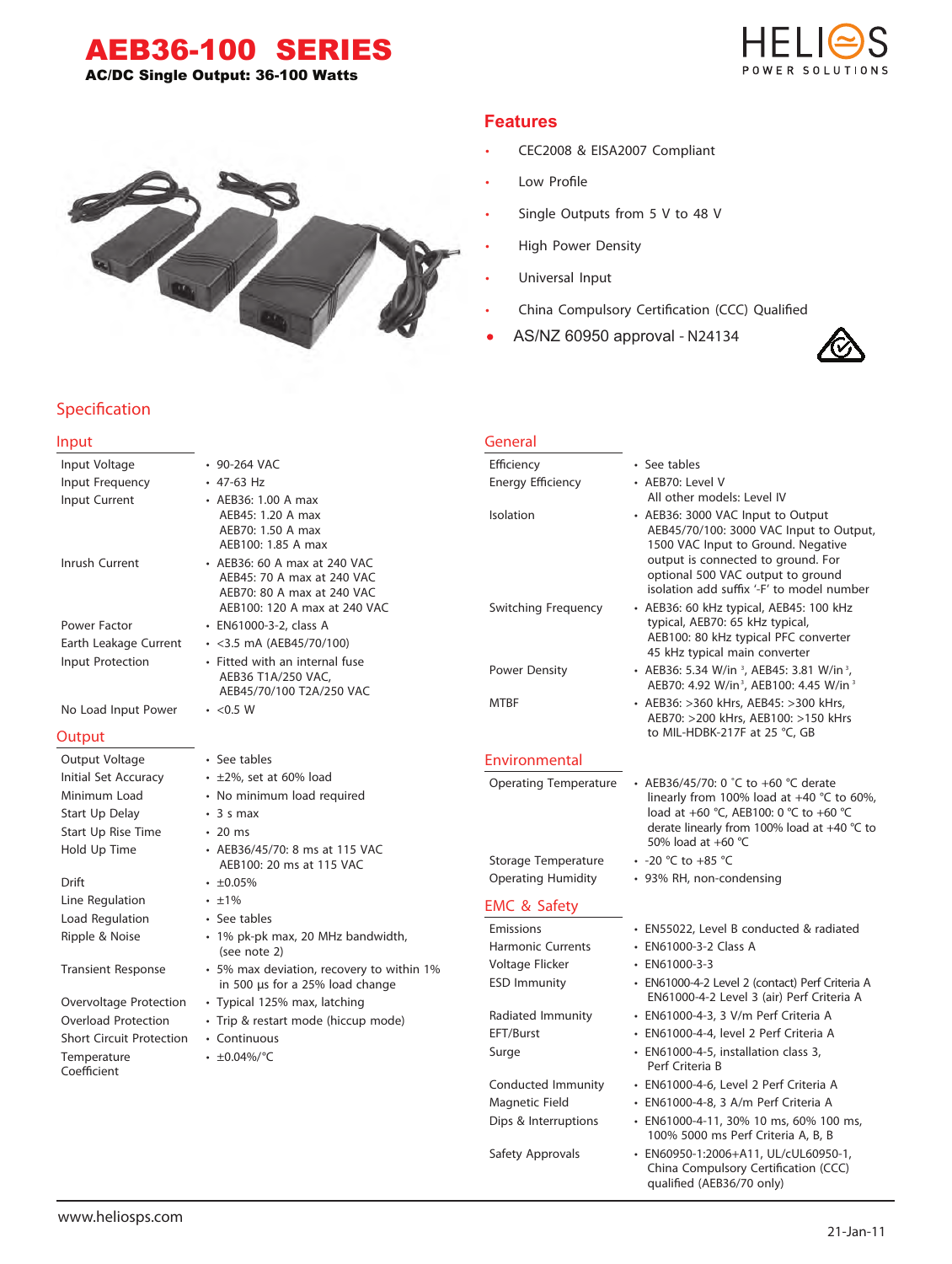# **AEB36-100**

# **Models and Ratings**

**AEB36**

| <b>Output Power</b> | <b>Output Voltage</b> | <b>Output Current</b> | Load Regulation (1) | Efficiency <sup>(3)</sup> | Model Number |
|---------------------|-----------------------|-----------------------|---------------------|---------------------------|--------------|
| 20 W                | 5.0 V                 | 4.00 A                | $\pm 6\%$           | 73%                       | AEB36US05 +^ |
| 27 W                | 9.0 V                 | 3.00A                 | ±5%                 | 77%                       | AEB36US09 +^ |
| 30 W                | 12.0 V                | 2.50A                 | ±5%                 | 78%                       | AEB36US12 +^ |
| 32 W                | 13.5V                 | 2.40A                 | ±5%                 | 80%                       | AEB36US13 +^ |
| 36 W                | 15.0 V                | 2.40 A                | $\pm 3\%$           | 80%                       | AEB36US15 +^ |
| 36 W                | 18.0 V                | 2.00A                 | $\pm 2\%$           | 81%                       | AEB36US18 +^ |
| 36 W                | 24.0 V                | 1.50 A                | $\pm 2\%$           | 81%                       | AEB36US24 +^ |
| 36 W                | 48.0 V                | 0.75A                 | $\pm 2\%$           | 83%                       | AEB36US48 +^ |

# **Notes**

1. Load regulation is measured from 60% to full load and from 60% to 20% load (60% ±40% full load).

*2. Measured at the output connector with a 0.1 µF ceramic capacitor and a 10 µF electrolytic capacitor.*

*3. Minimum average of eciencies measured at 25%, 50%, 75% & 100% load.*

### **AEB45**

| <b>Output Power</b> | <b>Output Voltage</b> | <b>Output Current</b> | Load Regulation (1) | Efficiency <sup>(4)</sup> | Model Number <sup>(3)</sup> |
|---------------------|-----------------------|-----------------------|---------------------|---------------------------|-----------------------------|
| 45 W                | 12.0 V                | 3.75 A                | $\pm 3\%$           | 84%                       | AEB45US12 ^                 |
| 45 W                | 15.0 V                | 3.00A                 | $\pm 3\%$           | 85%                       | AEB45US15 ^                 |
| 45 W                | 18.0 V                | 2.50A                 | $\pm 2\%$           | 85%                       | AEB45US18 ^                 |
| 45 W                | 19.0 V                | 2.37 A                | $\pm 2\%$           | 85%                       | AEB45US19 ^                 |
| 45 W                | 24.0 V                | 1.88 A                | $\pm 2\%$           | 86%                       | AEB45US24 ^                 |
| 48 W                | 48.0 V                | 1.00A                 | $\pm 2\%$           | 87%                       | AEB45US48 ^                 |

### **Notes**

1. Load regulation is measured from 60% to full load and from 60% to 20% load (60% ±40% full load).

*2. Measured at the output connector with a 0.1 µF ceramic capacitor and a 10 µF electrolytic capacitor.*

*3. For optional 500 VAC output to ground isolation add sux '-F' to model number.*

*4. Minimum average of eciencies measured at 25%, 50%, 75% & 100% load.*

### **AEB70**

| <b>Output Power</b> | <b>Output Voltage</b> | <b>Output Current</b> | Load Regulation (1) | Efficiency <sup>(5)</sup> | Model Number <sup>(3)</sup> |
|---------------------|-----------------------|-----------------------|---------------------|---------------------------|-----------------------------|
| 66 W                | 12.0 V                | 5.50 A                | ±5%                 | 82%                       | AEB70US12 +^                |
| 69 W                | 15.0 V                | 4.60 A                | $\pm 3\%$           | 84%                       | AEB70US15 (4)+^             |
| 70 W                | 18.0 V                | 3.90 A                | $\pm 2\%$           | 84%                       | AEB70US18 (4)+^             |
| 72 W                | 19.0 V                | 3.70 A                | $\pm 2\%$           | 84%                       | AEB70US19 (4)+^             |
| 72 W                | 24.0 V                | 3.00A                 | $\pm 2\%$           | 85%                       | AEB70US24 (4)+^             |
| 72 W                | 48.0 V                | 1.50A                 | $\pm 2\%$           | 87%                       | AEB70US48 (4)+^             |

### **Notes**

1. Load requlation is measured from 60% to full load and from 60% to 20% load (60% ±40% full load).

*2. Measured at the output connector with a 0.1 µF ceramic capacitor and a 10 µF electrolytic capacitor.*

*3. For optional 500 VAC output to ground isolation add sux '-F' to model number.*

*4. Energy eciency level V.*

*5. Minimum average of eciencies measured at 25%, 50%, 75% & 100% load.*

### **AEB100**

| <b>Output Power</b> | Output Voltage | <b>Output Current</b> | Load Regulation (1) | Efficiency <sup>(4)</sup> | Model Number <sup>3)</sup> |
|---------------------|----------------|-----------------------|---------------------|---------------------------|----------------------------|
| 100 W               | 12.0V          | 8.34 A                | ±4%                 | 85%                       | AEB100PS12 ^               |
| 100 W               | 12.5 V         | 8.00 A                | ±4%                 | 85%                       | AEB100PS125 ^              |
| 100 W               | 15.0 V         | 6.67 A                | ±4%                 | 85%                       | AEB100PS15 ^               |
| 100 W               | 24.0 V         | 4.17 A                | $\pm 2\%$           | 85%                       | AEB100PS24 ^               |
| 100 W               | 48.0 V         | 2.08A                 | $\pm 2\%$           | 85%                       | AEB100PS48 ^               |

### **Notes**

1. Load regulation is measured from 60% to full load and from 60% to 20% load (60% ±40% full load).

*2. Measured at the output connector with a 0.1 µF ceramic capacitor and a 10 µF electrolytic capacitor.*

*3. For optional 500 VAC output to ground isolation add sux '-F' to model number.*

*4. Minimum average of eciencies measured at 25%, 50%, 75% & 100% load.*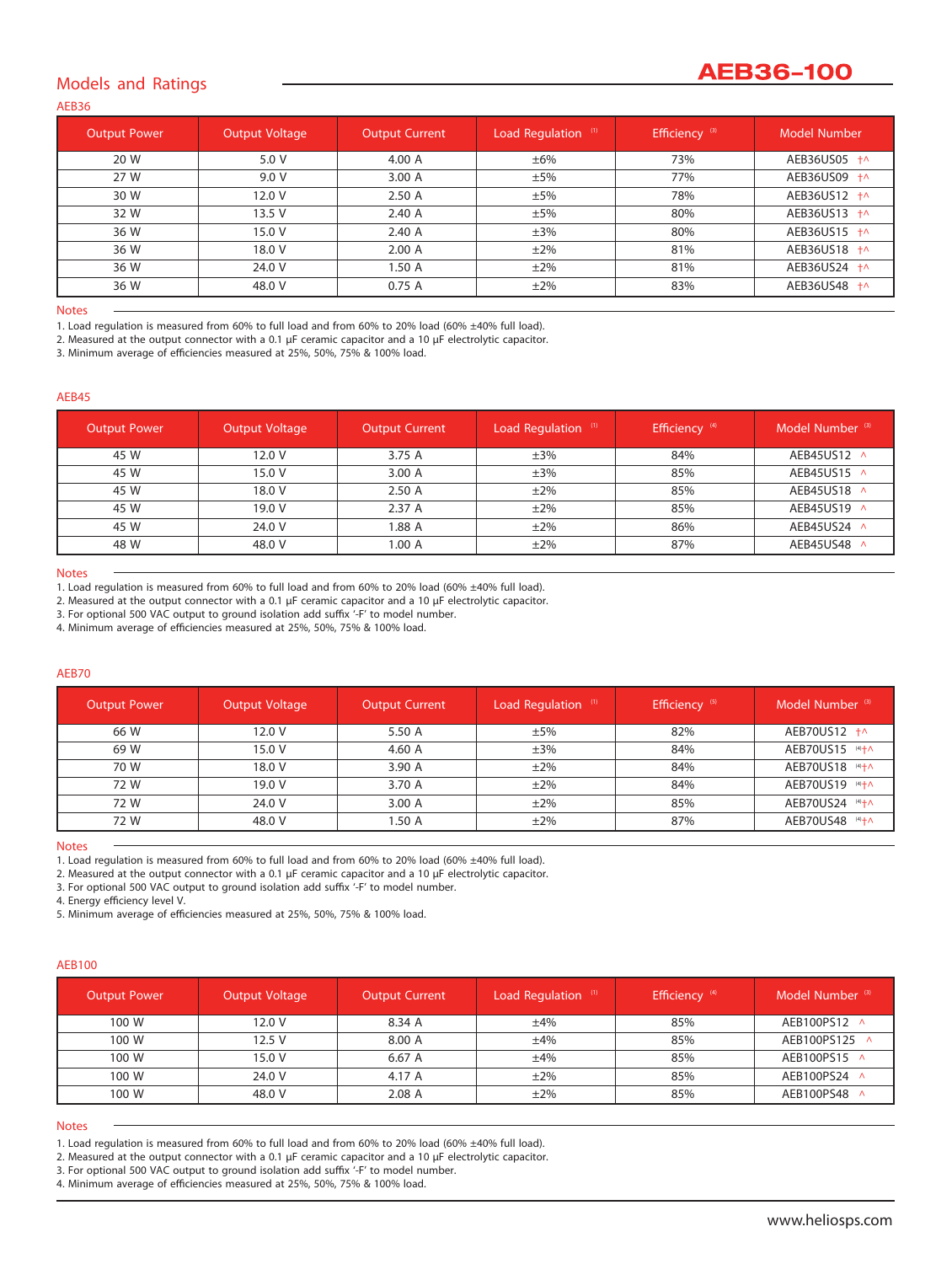# **AEB36/45 Mechanical Details**

# **AEB36**

Power Cord Order Part: UK - UK-MAINS-8 European - EU-MAINS-8 US - US-MAINS-8

IEC320-C8

0)  $\circledcirc$ 



#### **Notes**

- 1. All dimensions shown in inches (mm).
- 2. Weight: 0.42 lbs (190 g) approx.
- 3. Tolerance is ±0.02 (±0.5) maximum, except output cable length.

2.05

- 4. Output connector is 5.5 mm dia. outer barrel, inner dia. is 2.5 mm with a center + and outer shell polarity.
- 5. Optional output connectors available, contact sales for details.
- 6. Length of mains lead: 76 inches (1930 mm) approx

# **AEB45**

Power Cord Order Part: UK - UK-MAINS-IEC European - EU-MAINS-IEC US - US-MAINS-IEC



#### IEC320-C14 П **H**HH 1.22 प्राप्ताप्त O  $\blacksquare$  $\Box$ lāāā (31.0)

# **Notes**

- 1. All dimensions shown in inches (mm).
- 2. Weight: 0.62 lbs (280 g) approx.
- 3. Tolerance is ±0.02 (±0.5) maximum, except output cable length.
- 4. Output connector is 5.5 mm dia. outer barrel, inner dia. is 2.5 mm with a center + and outer shell polarity.
- 5. Optional output connectors available, contact sales for details.

6. Length of mains lead: 76 inches (1930 mm) approx



• P0644: Converts 2.5mm plug to 2.1mm plug. • P0645: Converts 2.1mm plug to 2.5mm plug.